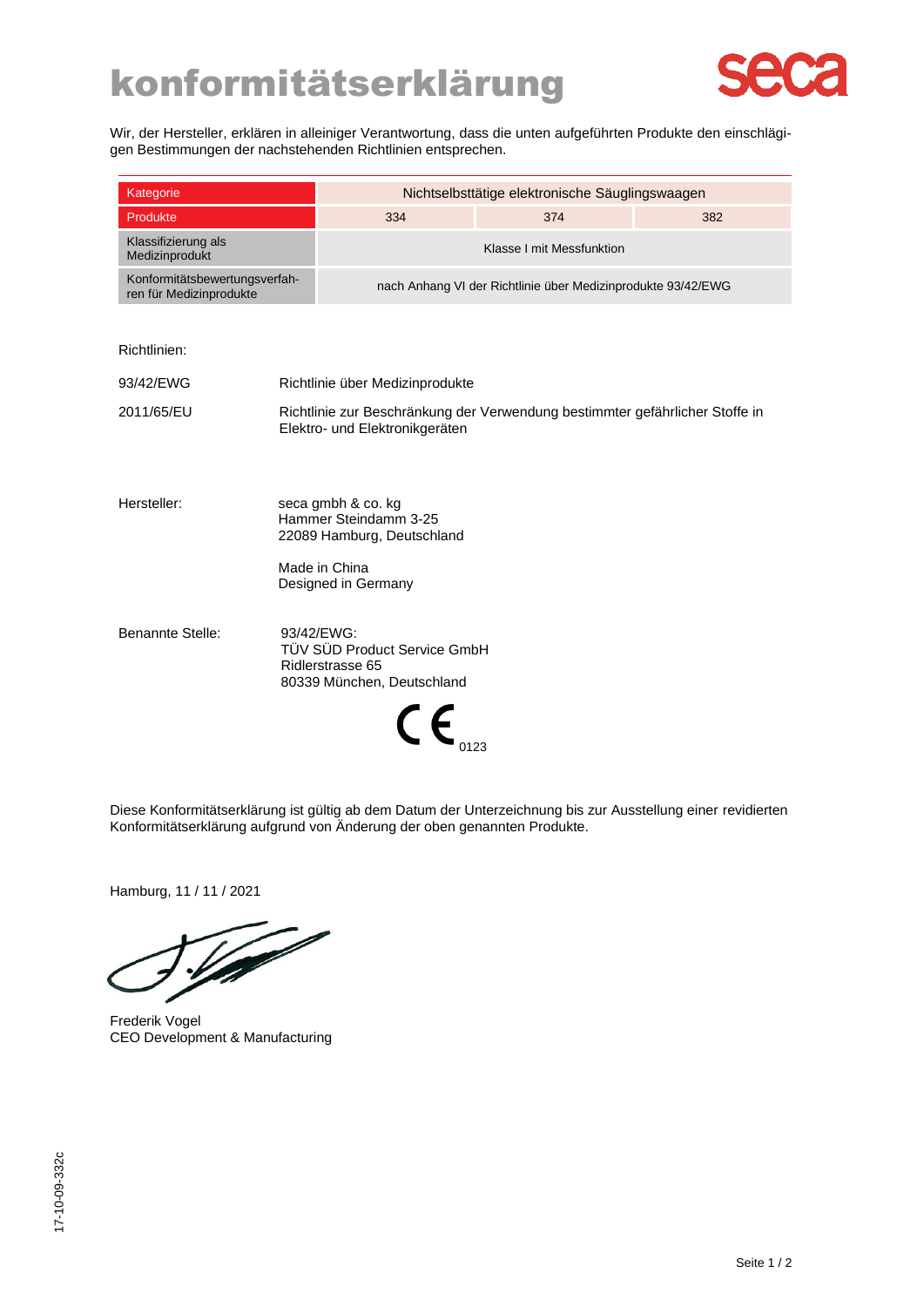# konformitätserklärung



### Anhang

Angewandte harmonisierte Normen, nationale Normen oder andere normativen Dokumente:

| EN 60601-1   | Medizinische elektrische Geräte - Allgemeine Festlegungen für die Sicherheit |
|--------------|------------------------------------------------------------------------------|
| EN 60601-1-2 | Medizinische elektrische Geräte – Elektromagnetische Verträglichkeit         |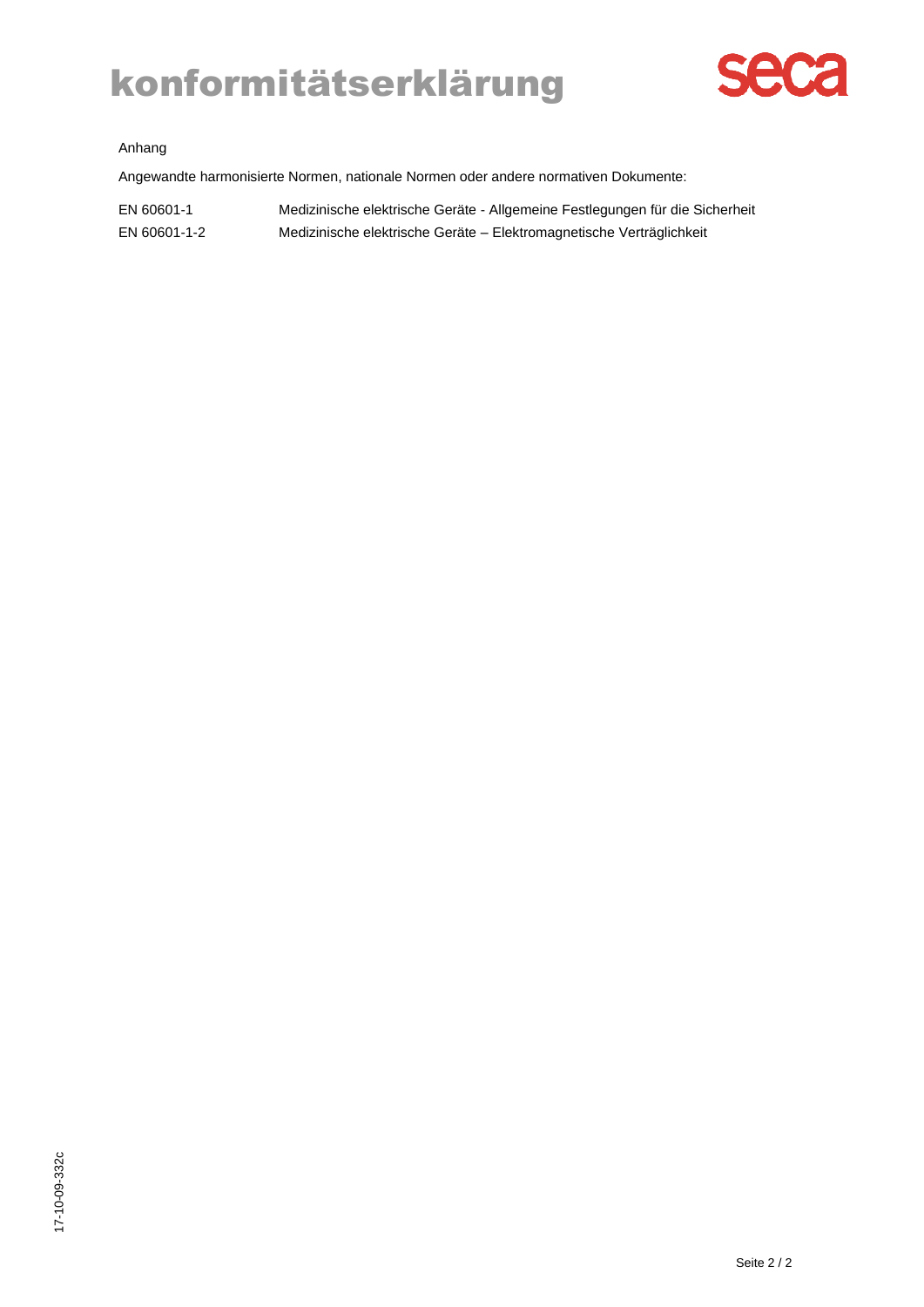### declaration of conformity



We, the manufacturer, declare in sole responsibility that the products mentioned below are in conformity with the respective regulations of the following directives.

| Category                                           | Non-automatic electronic baby scales                                   |     |     |
|----------------------------------------------------|------------------------------------------------------------------------|-----|-----|
| Product                                            | 334                                                                    | 374 | 382 |
| Classification medical device                      | Class I with measuring function                                        |     |     |
| Conformity assessment<br>procedure for medical de- | in accordance with Annex VI of the Medical Devices Directive 93/42/EEC |     |     |

Directives:

| 93/42/EEC      | Directive concerning medical devices                                                                              |
|----------------|-------------------------------------------------------------------------------------------------------------------|
| 2011/65/EU     | Directive on the restriction of the use of certain hazardous substances in electrical<br>and electronic equipment |
| Manufacturer:  | seca gmbh & co. kg<br>Hammer Steindamm 3-25<br>22089 Hamburg, Germany                                             |
|                | Made in China<br>Designed in Germany                                                                              |
| Notified Body: | 93/42/EEC:<br>TÜV SÜD Product Service GmbH<br>Ridlerstrasse 65<br>80339 Munich, Germany                           |
|                |                                                                                                                   |

This declaration of conformity is valid from the date of signature until a revised declaration of conformity is issued due to modification of the above-mentioned products.

Hamburg, 11 / 11 / 2021

T

Frederik Vogel CEO Development & Manufacturing